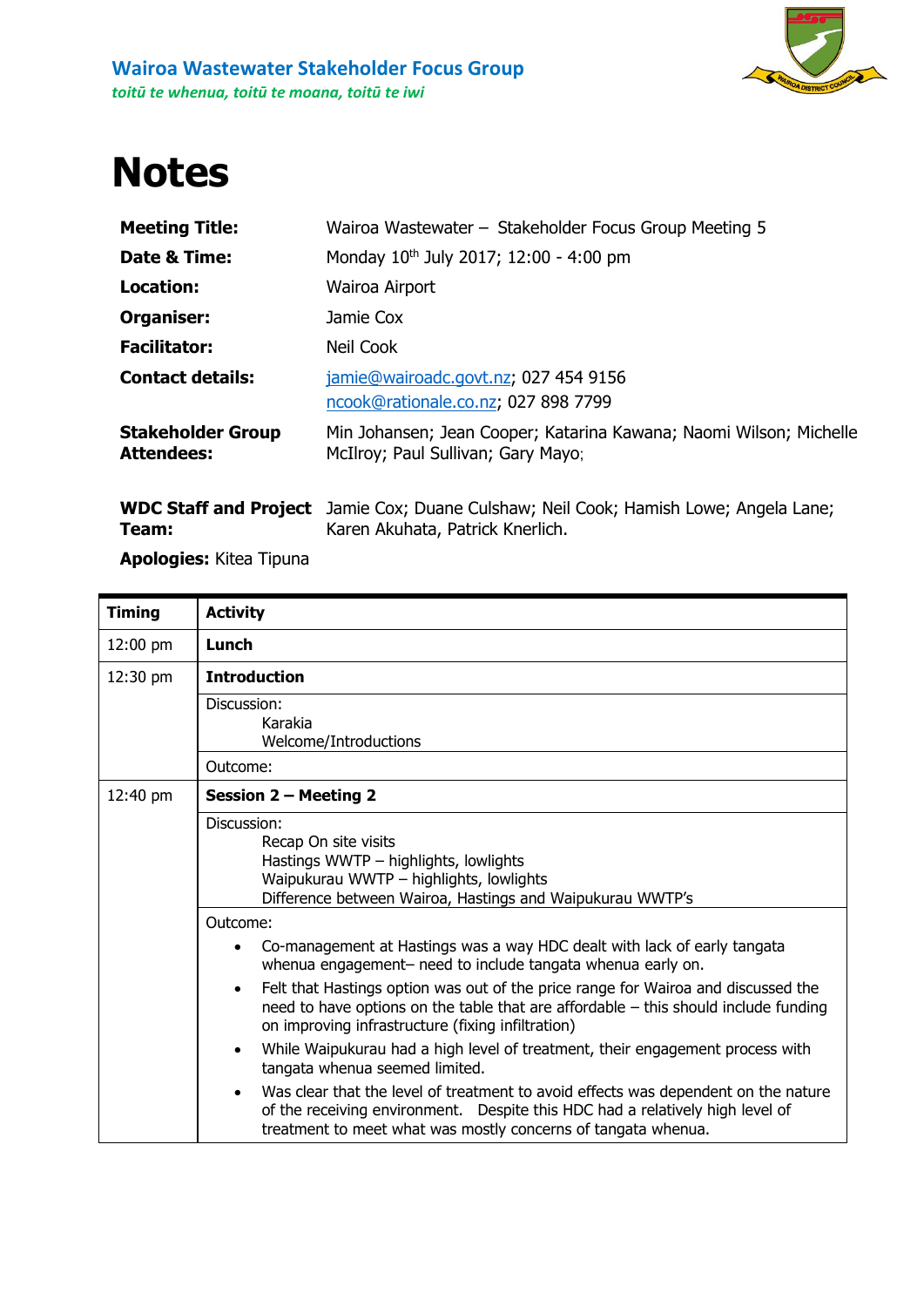

## **Wairoa Wastewater Stakeholder Focus Group**

*toitū te whenua, toitū te moana, toitū te iwi*

| <b>Timing</b> | <b>Activity</b>                                                                                                                                                                                                                                                                                                                                                                                                                                                                                                                                                                                                                                                                                                                                                                                                                                                                                                                                                                                                                                                                                                                                                                                                                                                                                                                                                                   |  |
|---------------|-----------------------------------------------------------------------------------------------------------------------------------------------------------------------------------------------------------------------------------------------------------------------------------------------------------------------------------------------------------------------------------------------------------------------------------------------------------------------------------------------------------------------------------------------------------------------------------------------------------------------------------------------------------------------------------------------------------------------------------------------------------------------------------------------------------------------------------------------------------------------------------------------------------------------------------------------------------------------------------------------------------------------------------------------------------------------------------------------------------------------------------------------------------------------------------------------------------------------------------------------------------------------------------------------------------------------------------------------------------------------------------|--|
|               | Discussed that Wairoa's treatment is close to meeting standards, more advanced<br>than old pond system $-$ doesn't require improvement for water quality but a new<br>system may require new treatment to upgrade.                                                                                                                                                                                                                                                                                                                                                                                                                                                                                                                                                                                                                                                                                                                                                                                                                                                                                                                                                                                                                                                                                                                                                                |  |
| $1:15$ pm     | <b>Session 3 - Technical Reporting</b>                                                                                                                                                                                                                                                                                                                                                                                                                                                                                                                                                                                                                                                                                                                                                                                                                                                                                                                                                                                                                                                                                                                                                                                                                                                                                                                                            |  |
|               | Discussion:<br>Hamish and Angela summarised some of the reporting to date.<br>Existing system<br><b>Treatment Plant Summary</b><br>Receiving Environment Summary<br><b>Current Outfall Description</b><br><b>In-River Summary</b><br>Recreational Use Summary<br>Land Options<br>Land Treatment Opportunities<br>Cost of Land Procurement<br><b>HRLP</b><br>History of Wairoa River Mouth<br><b>Big Picture</b><br>Planning<br>Natural Hazards<br>Cultural<br>Forward Reporting<br>Summary of viable and acceptable technologies<br><b>BPO</b><br><b>Cultural Impact Assessment</b><br>Feasibility Investigations<br>Conceptual Design<br>Land AEE<br><b>Water AEE</b><br>Outcome:<br>All of these reports are available via the dropbox link<br>$\bullet$<br>Treatment plant and reticulation were mentioned $-$ decreasing overflows = spend<br>$\bullet$<br>on reticulation (Waipuk have shown this by spending from other budgets)<br>Discussed the issue when the bar is closed that discharge into the river has to<br>٠<br>occur due to minimal storage<br>Discussed potential options and focussing on treatment vs discharge. It was noted<br>that the discharge should be the focus.<br>The current pond site is located on a waahi tapu site $-$ mitigation options were<br>$\bullet$<br>discussed and included lifting the waahi tapu, changing treatment options and |  |
|               | increasing storage. The potential cost of relocating would be a factor in this<br>decision - but options to relocate should still be considered as well as addressing<br>cultural mitigation.                                                                                                                                                                                                                                                                                                                                                                                                                                                                                                                                                                                                                                                                                                                                                                                                                                                                                                                                                                                                                                                                                                                                                                                     |  |
|               | Discussed the need to move forward with options for next meeting and work<br>through these options and reasons why they are feasible/ not feasible                                                                                                                                                                                                                                                                                                                                                                                                                                                                                                                                                                                                                                                                                                                                                                                                                                                                                                                                                                                                                                                                                                                                                                                                                                |  |
| $2:15$ pm     | Session 4 - Decision Criteria                                                                                                                                                                                                                                                                                                                                                                                                                                                                                                                                                                                                                                                                                                                                                                                                                                                                                                                                                                                                                                                                                                                                                                                                                                                                                                                                                     |  |
|               | Discussion:<br>Concept selection<br>What structure/criteria should we use?<br>What engagement should we use to get feedback?<br>Preferred option selection criteria                                                                                                                                                                                                                                                                                                                                                                                                                                                                                                                                                                                                                                                                                                                                                                                                                                                                                                                                                                                                                                                                                                                                                                                                               |  |